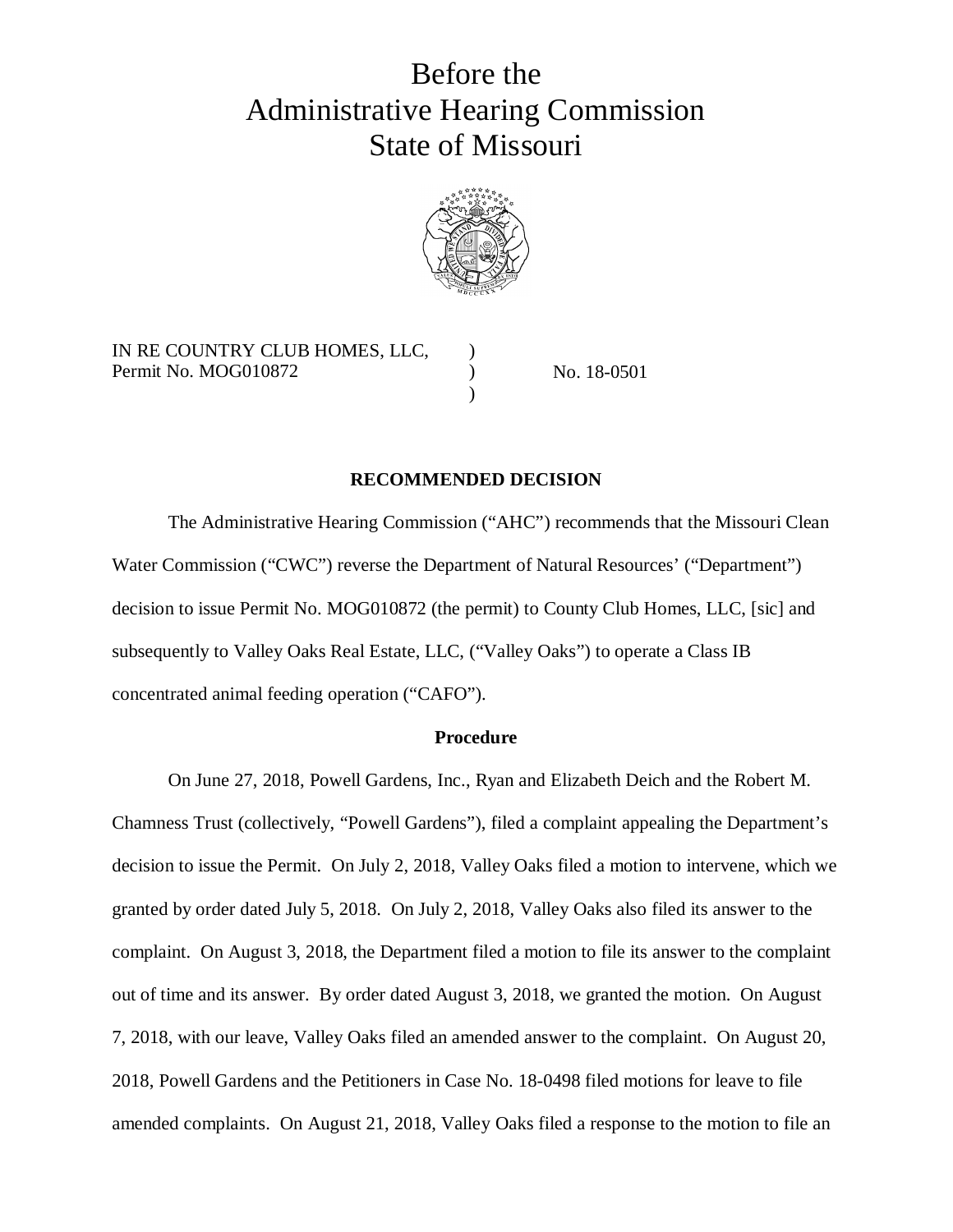amended complaint. By order dated August 22, 2018, we granted both petitioners leave to file an amended complaint "solely on the issue of the Department of Natural Resources' action of August 9, 2018." On August 24, 2018, Powell Gardens filed its first amended complaint. On August 27, 2018, Valley Oaks filed an answer and motion to strike.

On June 27, 2018, Powell Gardens filed a motion for stay. On July 9, 2018, Valley Oaks filed suggestions in opposition to the motion for stay. On July 9, 2018, we held a hearing on the stay. By order dated, July 26, 2018, we granted the motion. On August 6, 2018, the Department filed a motion to reconsider our stay order, and on August 7, 2018, Valley Oaks also filed a motion to reconsider. On August 10, 2018, Powell Gardens filed suggestions in opposition to the motion to reconsider the stay order. By order dated August 14, 2018, we reconsidered our stay order and declined to lift or vacate it. The Department filed for an extraordinary writ in the Cole County Circuit Court to overturn the stay. The writ remains under review by the court.

On August 7, 2018, Valley Oaks filed a motion to dismiss Powell Gardens' appeal, arguing Powell Gardens lacked standing. On August 10, 2018, Powell Gardens filed suggestions in opposition to the motion. By order dated August 14, 2018, we denied the motion to dismiss. On August 14, 2018, Valley Oaks filed a motion to hold separate hearings in this case and Case No. 18-0498. On August 16, 2018, Powell Gardens filed suggestions in opposition to the motion. By order dated August 21, 2018, because of the substantial overlap of issues and potential witnesses, we denied the motion.

On August 27-28, 2018, we held a hearing. Charles W. Hatfield, Aimee Davenport and Matthew D. Moderson, with Stinson Leonard Street, represented Powell Gardens. Assistant Attorneys General Jennifer Hernandez and Shawna Bligh represented the Department. Jennifer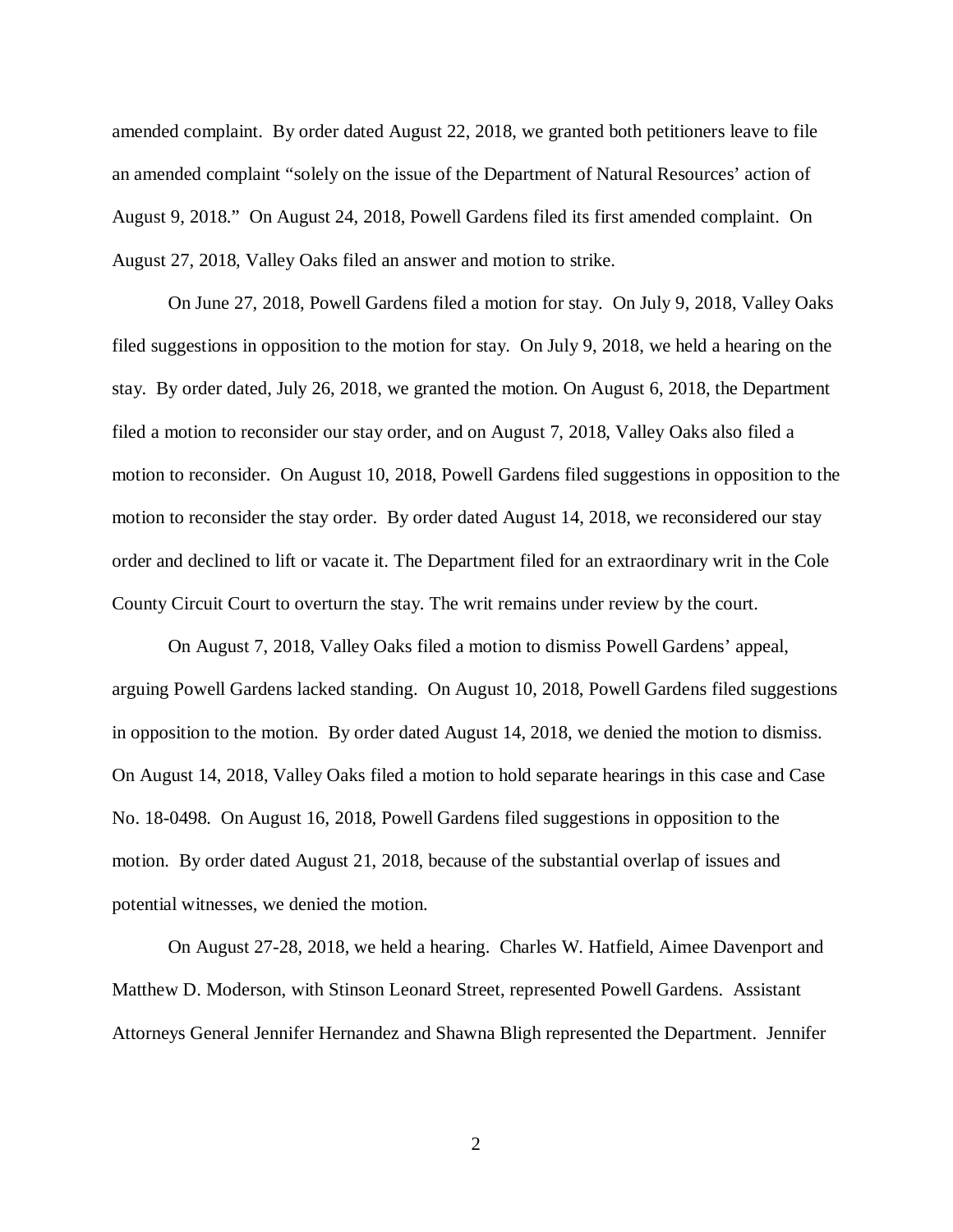Griffin and Doug Nelson, with Lathrop Gage, represented Valley Oaks.<sup>1</sup> The matter became ready for our decision on October 10, 2018, the date the last written argument was filed.

#### **Findings of Fact**

1. Powell Gardens is a non-profit public charity that owns and operates a 970-acre botanical garden, located approximately three miles from the Valley Oaks CAFO. Powell Gardens uses clean water to, among other things, irrigate its property.

2. Ryan and Elizabeth Deich (the "Deichs") reside on a family farm next to Valley Oaks, in a home located less than 1,900 feet from a Valley Oaks CAFO building. The Deichs use clean water, among other things, for recreational purposes and for agriculture.

3. Powell Gardens and the Deichs are adversely affected by the Department's decision to issue the permit.

4. Countryclub Homes, LLC, is Missouri limited liability company registered in good standing with the Secretary of State. David Ward is the sole member of Countryclub Homes, LLC. Ward testified at the stay hearing on July 9, 2018.

5. Ward, through business entities owned by him, began operating an animal feeding operation ("AFO") in September 2016.

6. The AFO was comprised of approximately 900 head of cattle.

7. On December 19, 2017, Ward submitted a Permit Application (Form W) to the Department for a proposed CAFO to be located on the property comprising the AFO in Johnson County, Missouri. ("the facility" or "Valley Oaks").

<sup>&</sup>lt;sup>1</sup> The Petitioner in Case No. 18-0498 was represented by Stephen G. Jeffery, with Jeffery Law Group, LLC.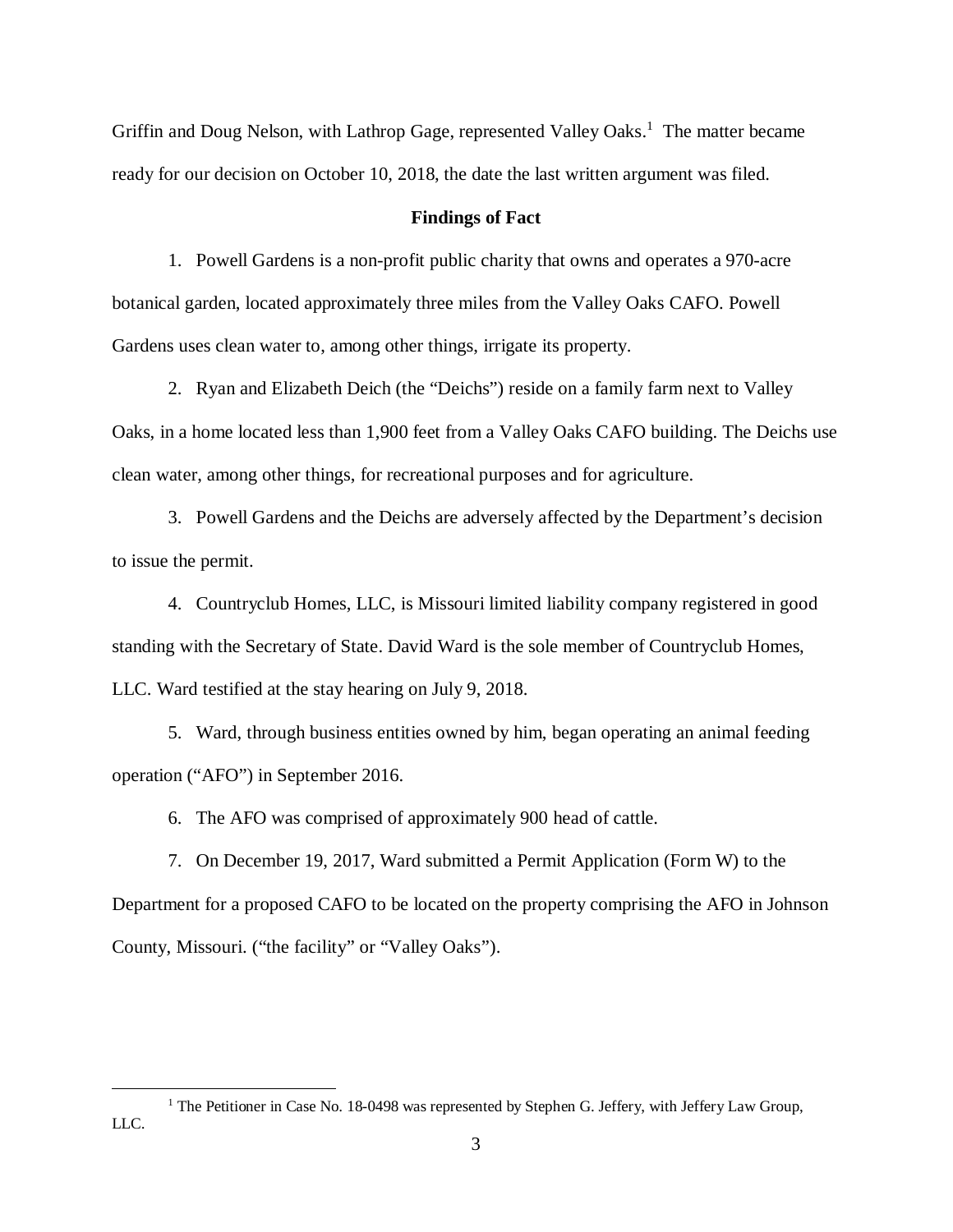8. Greg Caldwell reviewed the permit application. He has been employed by the Department for over 30 years. Caldwell testified on behalf of the Department and Valley Oaks at the hearing.

9. "Country Club Homes, LLC" was listed on the application as both the owner and the continuing authority that is responsible for the operation, maintenance, and modernization of the facility to which the permit is issued.

10. A "Certificate of No Record," dated June 27, 2018, from the Missouri Secretary of State indicates than no entity named "Country Club Homes, LLC," with the address 1120 NE Eagle Ridge Blvd., Grain Valley, Mo 64029 exists. Ex. 7.

11. On June 15, 2018, Department issued Permit No. MOG010872 "County Club Homes, LLC, 1120 NE Eagle Ridge Blvd., Grain Valley, MO 64029" [sic] for the operation of a Class IB CAF0. A Class IB CAFO requires a permit from the Department.

12. Ward submitted a Form W to the Department requesting a transfer of the Permit from Country Club Homes, LLC to Valley Oaks Real Estate, LLC.

13. The request for transfer was signed by David L. Ward purporting to be a member of Country Club Homes, LLC.

14. By letter dated August 9, 2018, the Department purportedly issued a modified permit "for ownership transfer and facility name change." Ex.103. the modified permit, dated August 8, 2018, is issued in the name of Valley Oaks Real Estate, LLC.

15. The neighbor notice letter prepared by Valley Oaks was dated January 30, 2018.

16. The U.S. Postal Service certified mail receipts provided to the Department as proof of mailing of neighbor notice letters were all dated January 30, 2018.

17. The holder of a Class IB CAFO permit may hold up to 6,999 animal units in its facility. One cow is equal to one animal unit.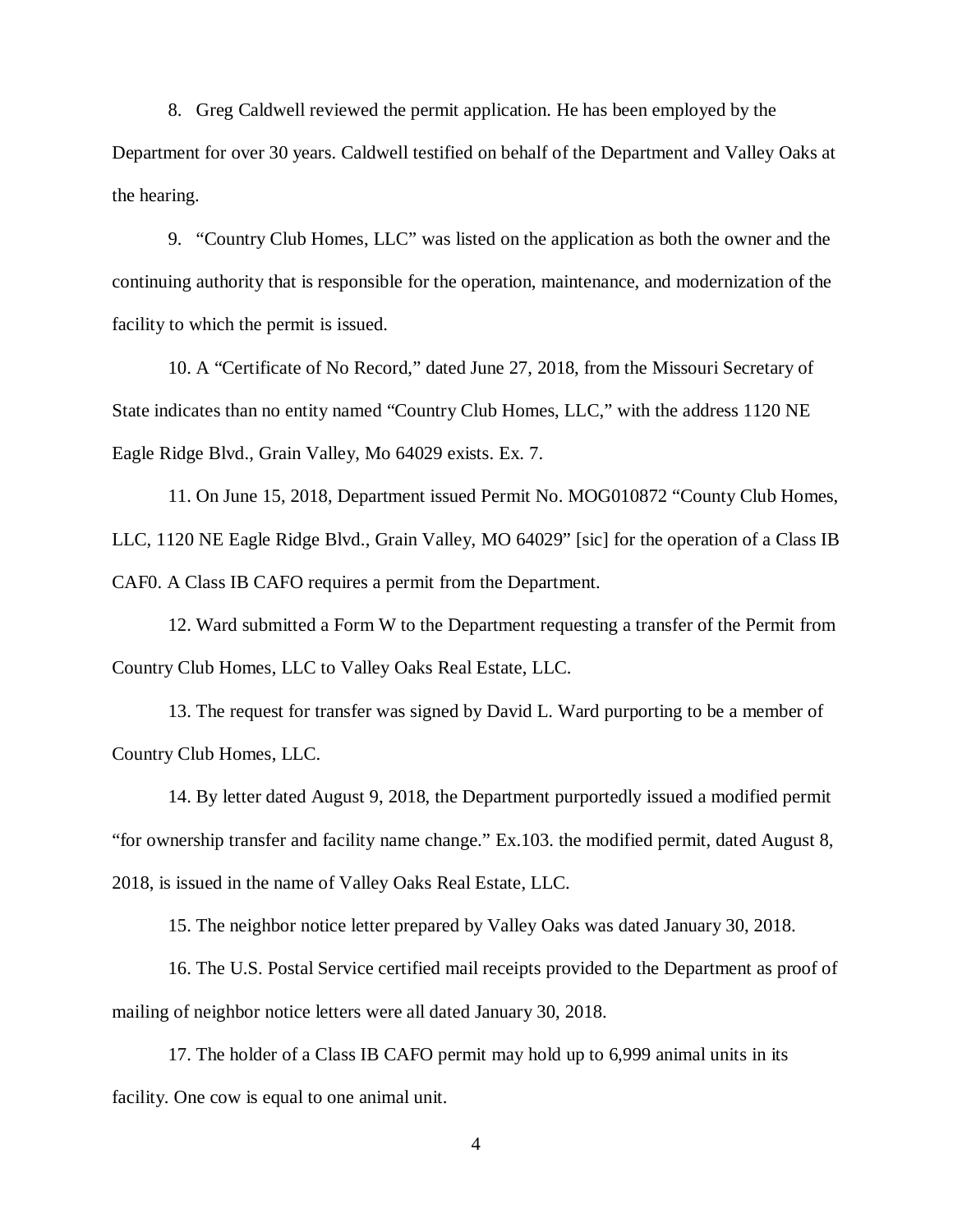18. As of June 15, 2018, there were approximately 900 head of cattle at the facility, and since that time, the facility has added 1,000 head of cattle. Ward plans to add 2,600 additional head of cattle to the Valley Oaks CAFO by the end of 2018.

19. With the permit application, plans were submitted for a facility with six confinement barns and two manure storage sheds that Valley Oaks projects that, when operating at full capacity, the allotted capacity of 6,999 beef cattle raised on the facility would generate approximately 111,134 tons of manure and urine on an annual basis.

20. In its application materials, Valley Oaks projected that it would dispose of approximately 70% of that process waste by land application (under the Nutrient Management Plan), and approximately 30% of that waste by exporting it from the site.

21. Valley Oaks indicated in its application that it would store the process waste in the animal confinement barns and the manure storage sheds.

22. Valley Oaks proposed to have 186 days of temporary manure storage available on site, a conclusion reached by determining that manure will be stacked 2.3 feet high against the stem walls in the animal confinement pens.

23. The stem walls in the animal confinement buildings are also 2.3 feet high.

24. The automatic waterers supplying drinking water to the cattle are located 2.0 feet high on the stem walls. If manure stored in the animal confinement pens reaches the maximum permitted capacity, the manure will completely bury the animals' only source of drinking water.

25. Valley Oaks' storage calculations are based upon 17 pounds of bedding per 100 pounds of waste, resulting in 80% moisture content.

26. Pursuant to 10 CSR 20-6.300(1)(A)11, dry process waste must not exceed  $75\%$ moisture content.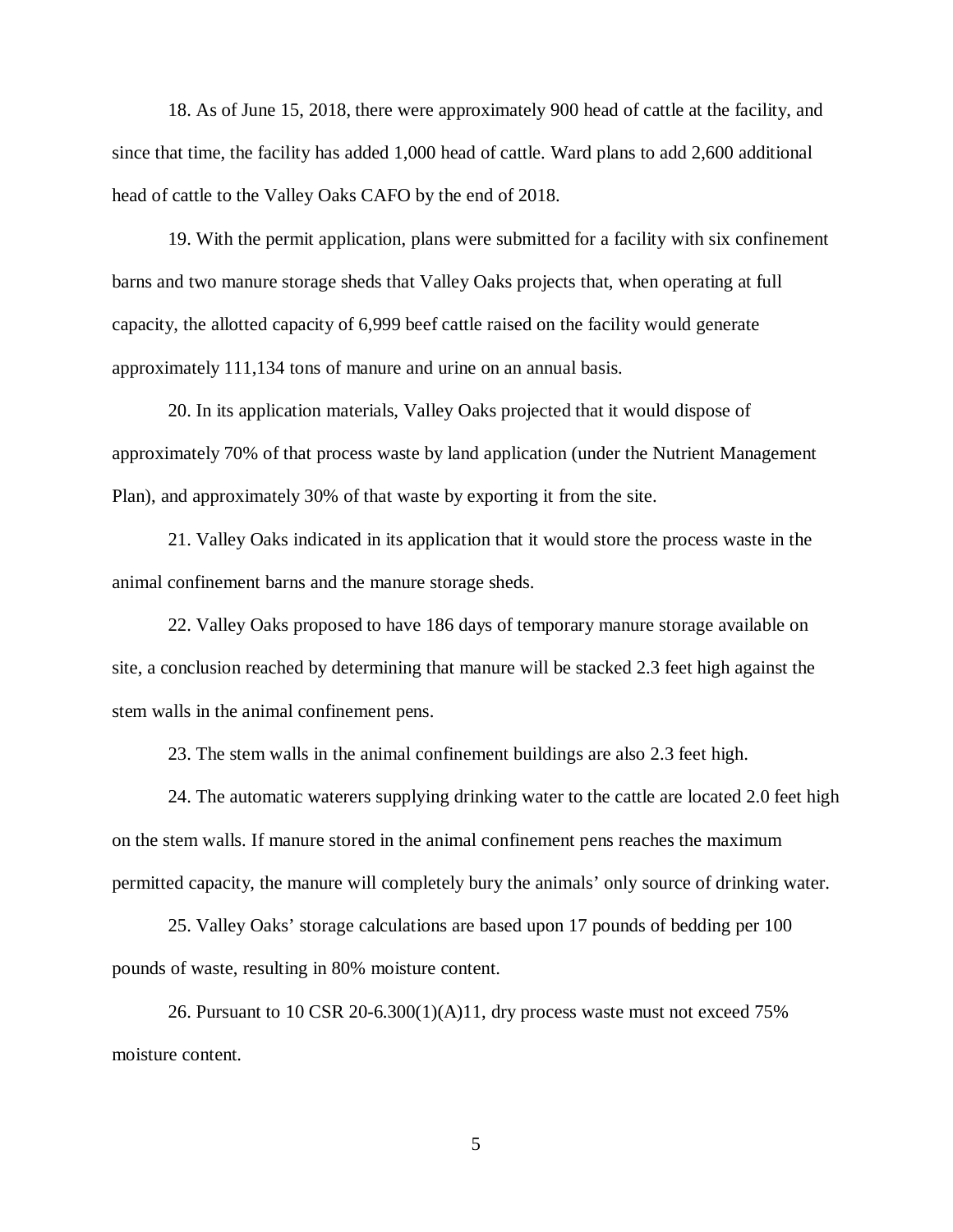27. In order to reduce the process waste to 75% moisture content, 25 pounds of bedding per 100 pounds of waste are necessary.

28. Using 75% moisture content, 4.72 million cubic feet of manure plus bedding will need to be stored rather than the 3.87 million cubic feet used by Valley Oaks in its calculation, an increase of approximately 22%.

29. Using 75% moisture content and Valley Oaks' maximum storage volume of 1,179,210 cubic feet, the facility has 152 days' storage capacity.

30. The Permit requires process waste to be "collected and reused as a soil amendment by spreading onto agricultural fields at agricultural rates," as set forth in the nutrient management plan attached thereto as Attachment A (the "Nutrient Management Plan").

31. The Nutrient Management Plan was submitted to the Department on behalf of Valley Oaks and ultimately approved by the Department.

32. Some of the land on which Valley Oaks has indicated it will land apply manure is in the same watershed (Blackwater) as Powell Gardens.

33. The Nutrient Management Plan projects cool season grass hay yields of 6.0 tons per acre on fields I SA, 18B, 18C, 18D, 19A, 19B, 20A, 36A, 37A, 40A, 40B, 40C, 40D, 76A, 76B, 76C, 76D, 76E, 76F, 76G, 77A, 77B, 77C, 93C, 93D, 93E, 93F, 93G, 93H, and 93I.

34. Valley Oaks' proposed cool season grass hay yields, at 6.0 tons per acre, are approximately three times higher than the Johnson County, Missouri, average, and the State of Missouri average for 2015, 2016, and 2017, which was approximately 2.0 tons per acre.

35. Valley Oaks submitted no field-specific data indicating that 6.0 tons per acre was a realistic, achievable yield goal for cool season grass hay in Johnson County, Missouri.

36. The Department acknowledged that its record on the application contains no documents that show how Valley Oaks arrived at its cool season grass hay yields of 6.0 tons per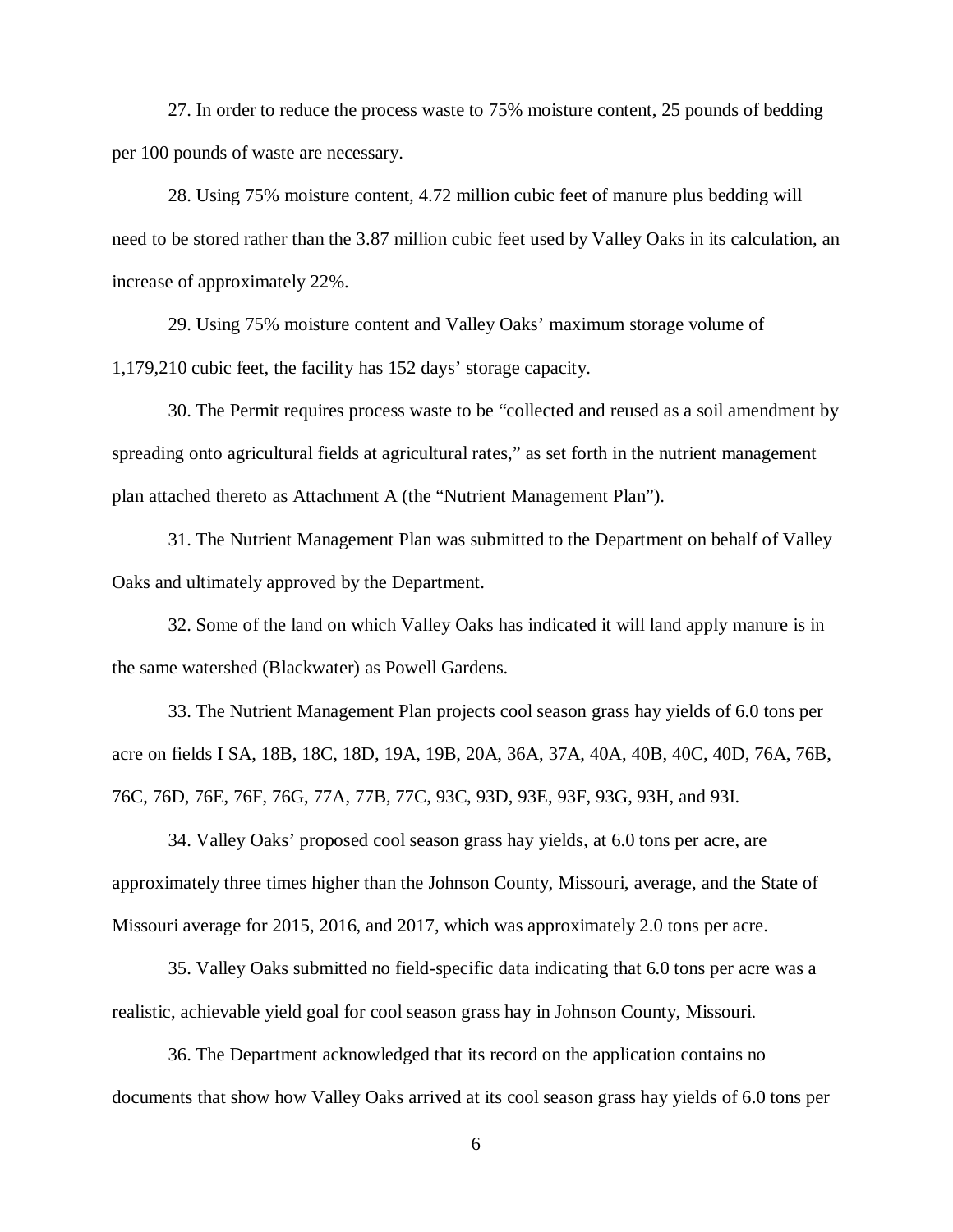acre. The Department's record does not contain any historical records for the particular fields on which cool season grass hay will be grown, any scientific literature that suggests 6.0 was a reasonable tonnage, any explanation of how Valley Oaks came up with 6.0 tons, or any record that Valley Oaks consulted with anyone regarding the cool season grass hay yields.

37. Caldwell determined that the Nutrient Management Plan was reasonable based on his recollection of having seen cool season grass hay yields of 6.0 tons per acre in the annual reports of other CAFOs in the northern part of Missouri.

38. Valley Oaks' application indicates that the facility, as designed, will have 186 days of dry process waste storage. Dry process waste consists of feces, urine, and bedding. Pursuant to 10 CSR 20-6.300(1)(A)11, dry process waste must not exceed 75% moisture content.

39. The capacity of bedding to absorb moisture depends upon the type of bedding used.

40. Valley Oaks' manure storage calculations require storage in the animal confinement areas up to 2.3 feet in depth. The stem walls in the animal confinement areas are 2.3 feet tall. The automatic waterers supplying drinking water to the cattle are located approximately 2.0 feet high on the stem walls.

41. An unnamed tributary to East Branch Crawford Creek bisects the Valley Oaks property, flowing from the North to the South.

42. Valley Oaks' CAFO buildings, including its actual and planned manure storage sheds, are located immediately to the West and uphill from the tributary.

43. In between the CAFO buildings and the tributary, Valley Oaks has a northern pond and a southern pond. The ponds are located within 100 to 200 feet of the tributary. The northern pond is located in the floodplain of the tributary.

44. The topography of the site is such that water will flow downhill from the Valley Oaks CAFO buildings to the ponds.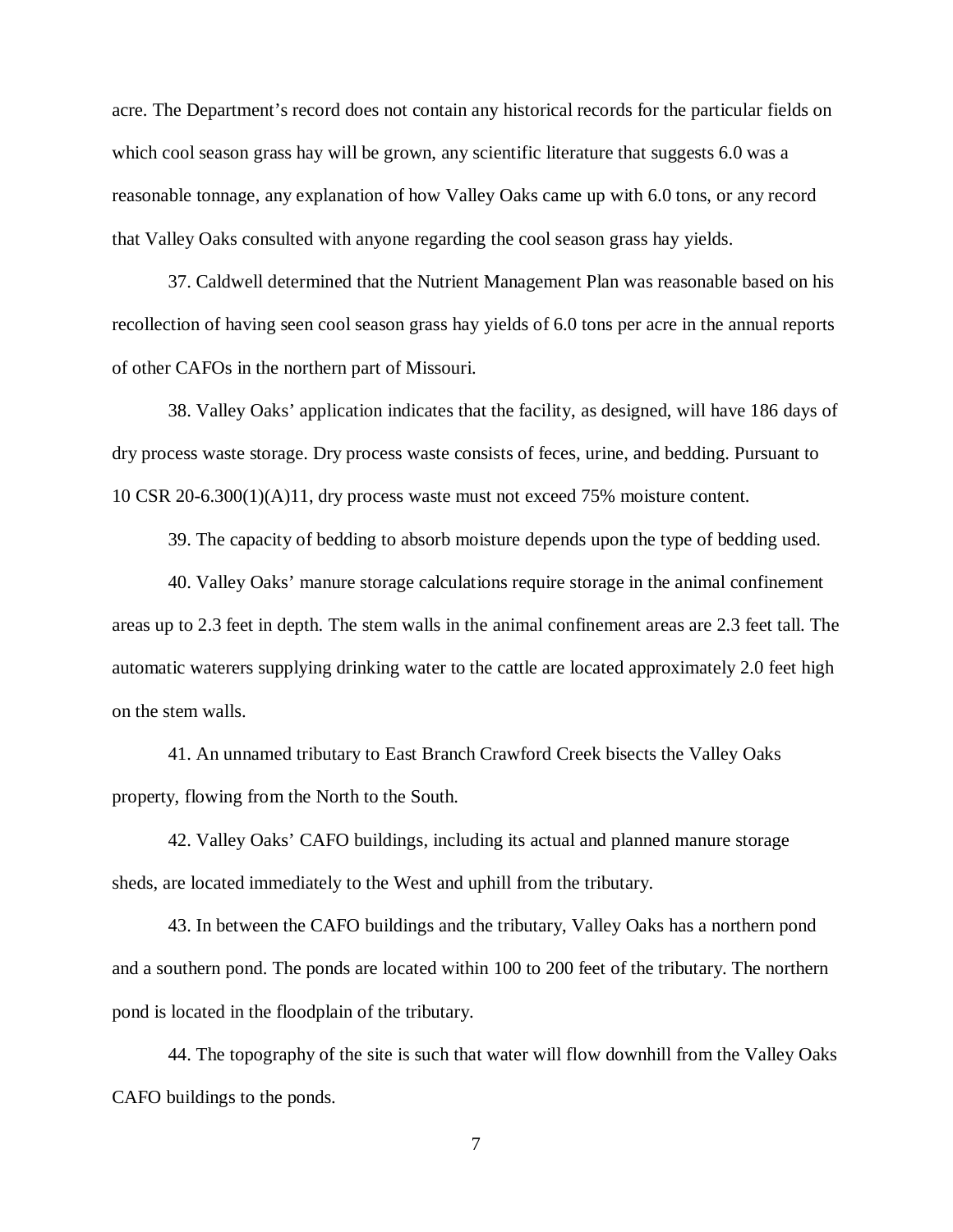45. The open design of the Valley Oaks manure storage sheds and the dense population of animals on site make it likely that water from rain events will flow into the ponds.

46. The ponds were not depicted in Valley Oaks' original permit application; therefore, the application contains no information regarding their design or engineering.

47. The Department received between 1,300 and 1,400 public comments, primarily in opposition to Valley Oaks' permit applications. Caldwell reviewed all of the comments and prepared the Department's responses to the comments.

#### **Conclusions of Law**

We have jurisdiction to conduct the hearing on appeal from a clean water permit and recommend a decision to the CWC, under contested case procedure. Section 621.250.<sup>2</sup> In all contested case administrative appeals heard by the AHC pursuant to § 621.250, the burden of proof is on the Department of natural resources to demonstrate the lawfulness of the finding, order, decision or assessment being appealed. Section 640.012.

#### Standing

Valley Oaks again raises the issue of Powell Gardens' standing to bring this action. It argues that Lone Jack is not the permit applicant and thus lacks standing to appeal anything regarding the permit. As we noted in our order denying Valley Oaks' motion to dismiss, this argument finds support in *Craven v. State ex rel. Premium Standard Farms, Inc*., 19 S.W.3d 160 (Mo. App. W.D. 2000). The court in that case found that a third party did not have standing to challenge permits issued by the Clean Water Commission (CWC) because the language of § 644.051.6 allowed only the Intervenor to appeal a permitting decision. In 2000, however, § 644.051.6 was amended to give the authority to grant or deny permits to the Director of DNR. The Supreme Court, in *Missouri Coalition for the Environment v. Herrmann*, 142 S.W.3d 700

<sup>&</sup>lt;sup>2</sup> Statutory references are to RSMo 2016.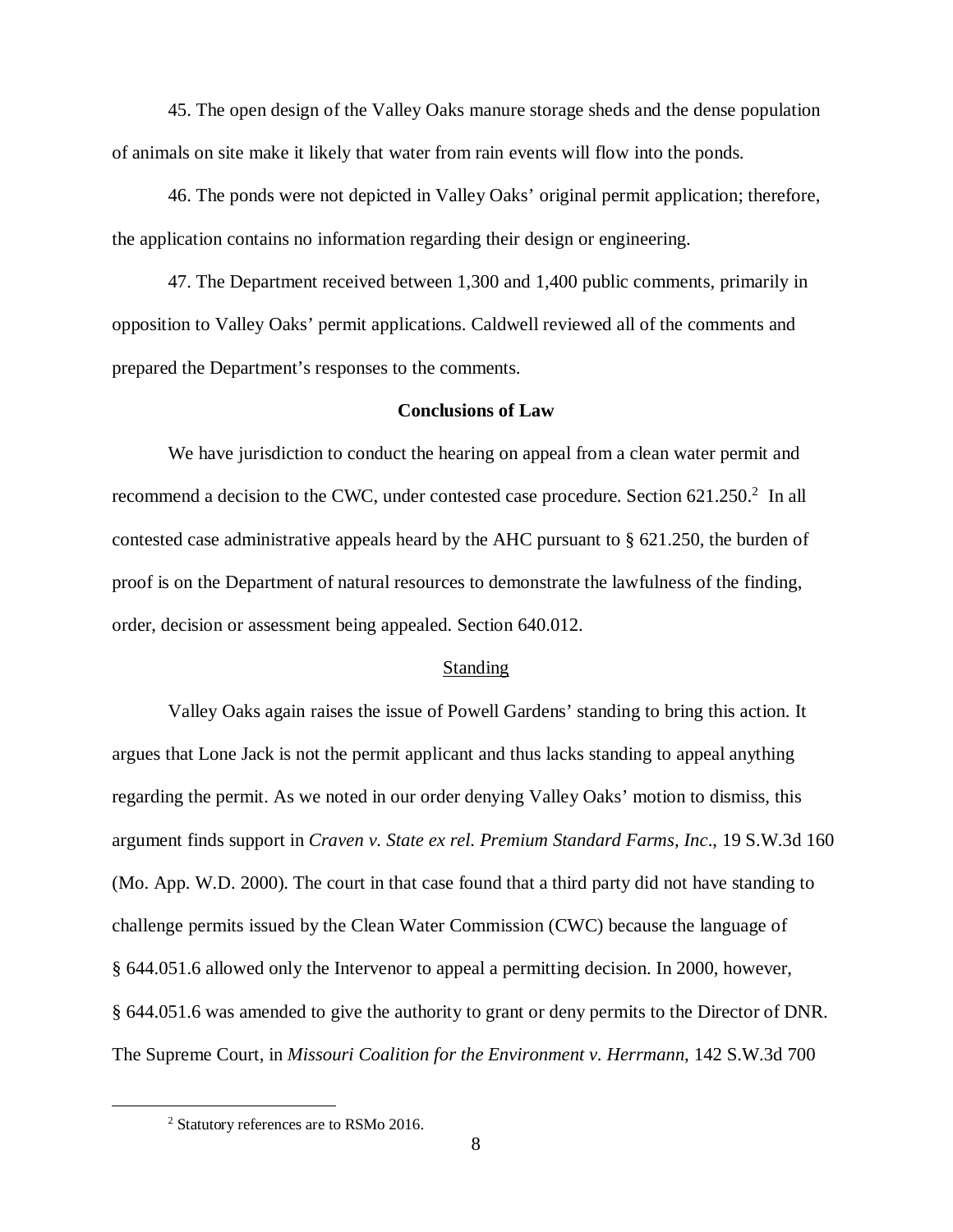(Mo. banc 2004), overruled *Craven* and found that because the Director of DNR issues the permits, § 640.010.1 was the applicable statutory provision authorizing appeals. "Section 644.051.6 does not limit the right of appeal to the commission solely to those denied a permit, and 10 CSR 20–6.020(5)(C) [authorizing appeals by those adversely affected] is not in conflict. . . . Therefore, the commission has subject matter jurisdiction to hear the coalition's appeal." *Id.* at 702. Powell Gardens and the Deichs have demonstrated that they are adversely affected by the Department's decision to issue the permit. We therefore conclude that Powell Gardens has standing to appeal the Director's decision.

## Evidentiary Rulings

At the hearing, we took a number of objections with the case. Valley Oaks and the Department objected to our consideration of evidence presented at the stay hearing because the purpose for which it was presented – threatened harm – was an operational concern, and therefore not relevant to the sole issue in this case, regulatory permitting requirements. We are able to take official notice of the entire content of the case file; as a result, the objections are overruled at this time. However, with the exception of certain background information and evidence relating to parties and standing, all the evidence reflected in our findings of fact was taken from the August 27-28 hearing.

In addition, the Department filed a motion *in limine* to exclude testimony regarding geological formations underlying the permitted facility; any evidence related to groundwater monitoring systems at the permitted facility, or land application areas potentially utilized by the permitted facility; any evidence or testimony regarding the administration of veterinary drugs to animals at the facility and the potential discharge of such pharmaceutical residue in manure through land application; and evidence or testimony regarding non-point source runoff from the permitted facility or land application areas or storm water runoff from fresh water retention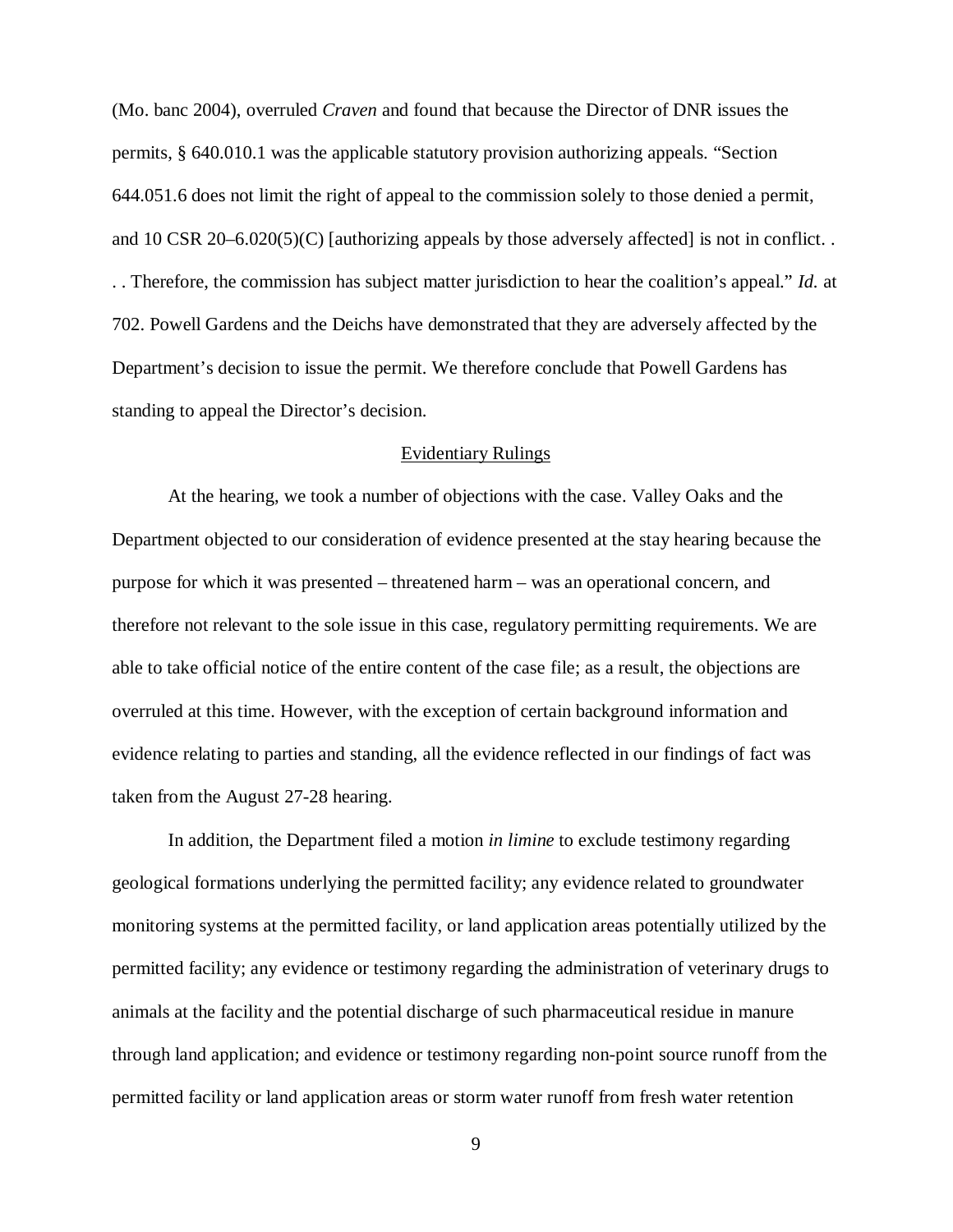ponds located at the permitted facility. We denied the motion *in limine* on the first day of the hearing, but permitted a standing objection to evidence and testimony on these topics. Our conclusions of law below reflect our finding that these topics are largely irrelevant. Nonetheless, we include certain summary information in our findings of fact as background for a better understanding of the facility and its operations, and the Petitioners' arguments.

All other objections and motions not specifically ruled upon elsewhere, including Valley Oaks' motion to strike portions of Powell Gardens' first amended complaint, are overruled at this time.

# Count I – Nutrient Management Plan

The Department's regulations require that all Class IB CAFO permit applicants develop and implement nutrient management plans that have "realistic production goals." 10 CSR 20- 6.300(3)(G)2.A. A nutrient management plan must "include a field-specific assessment of the potential for phosphorus transport from the field to surface waters and address the form, source, amount, timing, and method of application of nutrients on each field to achieve realistic production goals, while minimizing nitrogen and phosphorus movement to surface waters[.]" *Id*.

The "Missouri Concentrated Animal Feeding Operation Nutrient Management Technical Standard approved by the Clean Water Commission on March 4, 2009" ("NMTS"), which is incorporated by reference into the regulations governing CAFO applications (and into Valley Oaks' Permit), requires that "[y]ield goals should be based on crop yield records from multiple years for the field. Good judgment should be used to adjust yield goals to counteract unusually low or high yields. When a field's yield history is not available another referenced source may be used to estimate yield goal." Ex. P, at 3.

10 CSR 20-6.300(3)(G)2.D states that a nutrient management plan must "[i]nclude conditions that will ensure manure, litter, and process wastewater applications are conducted in a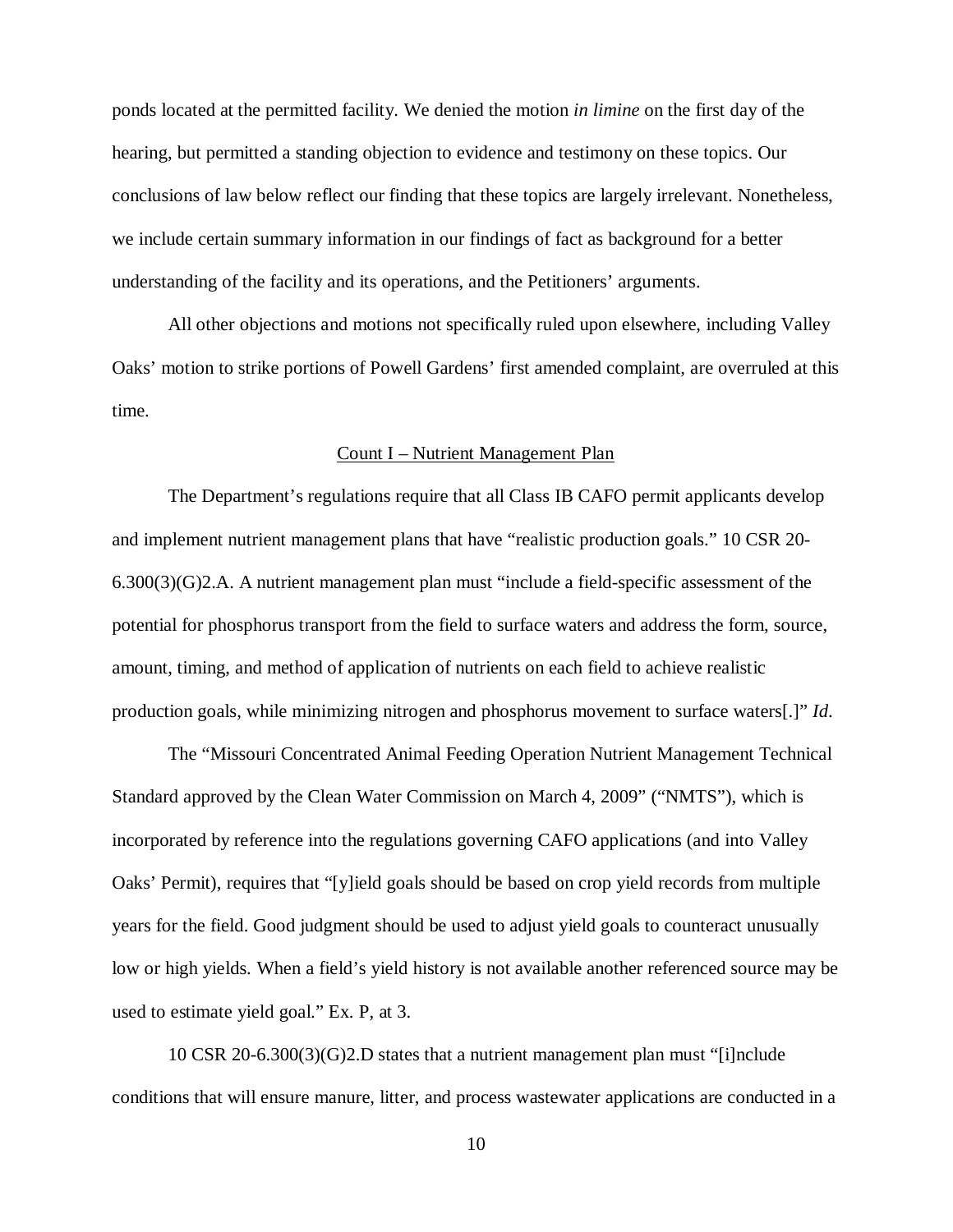manner that prevents surface runoff of process wastewater beyond the edge of the field. Such measures will include, but not be limited to, restricting the timing, soil conditions, and placement of manure during land application[.]"

Powell Gardens alleges that the Department erred in two ways in approving Valley Oaks' Nutrient Management Plan. First, the Department did not consider any historical data, referenced sources, or other discrete information prior to approving the plan, and second, the cool season grass hay yields are unrealistic.

Valley Oaks proposed yield goals of 6 tons per acre on cool season grass hay fields. The NMTS requires that "yield goals be based on crop yield records from multiple years for the field," and only when a field's yield history is not available may another source be considered to estimate yield goals. The Department did not consider either here. Valley Oaks did not submit historical yields or other referenced sources for the identified fields. Caldwell acknowledged that the Department did not receive any historical yields or other information for the identified fields. Instead, Caldwell relied on his recollection of having seen 6-ton-per-acre yields reported in the annual reports of other CAFOs in the northern part of the state. These reports were not made a part of the record of the review of Valley Oaks' application.

At the hearing, Powell Gardens produced an interrogatory answer showing that Valley Oaks intended to obtain 6 tons per acre through an "intensive management strategy." Ex. 202. Valley Oaks' expert, Darrick Steen, opined that an "intensive management strategy" and/or different species of grass could lead to yields of 6 tons per acre. But the weight of the evidence is to the contrary. Exhibit 1003A is a copy of e-mail correspondence with a Kansas State University Extension Specialist who stated she believed a 4- or 5- ton-per-acre yield would be realistic, absent "a source that has seen 6 tons/acre within the same area….." Patrick Splichal, Powell Gardens' expert, admitted that there is a large margin for error and a wide range of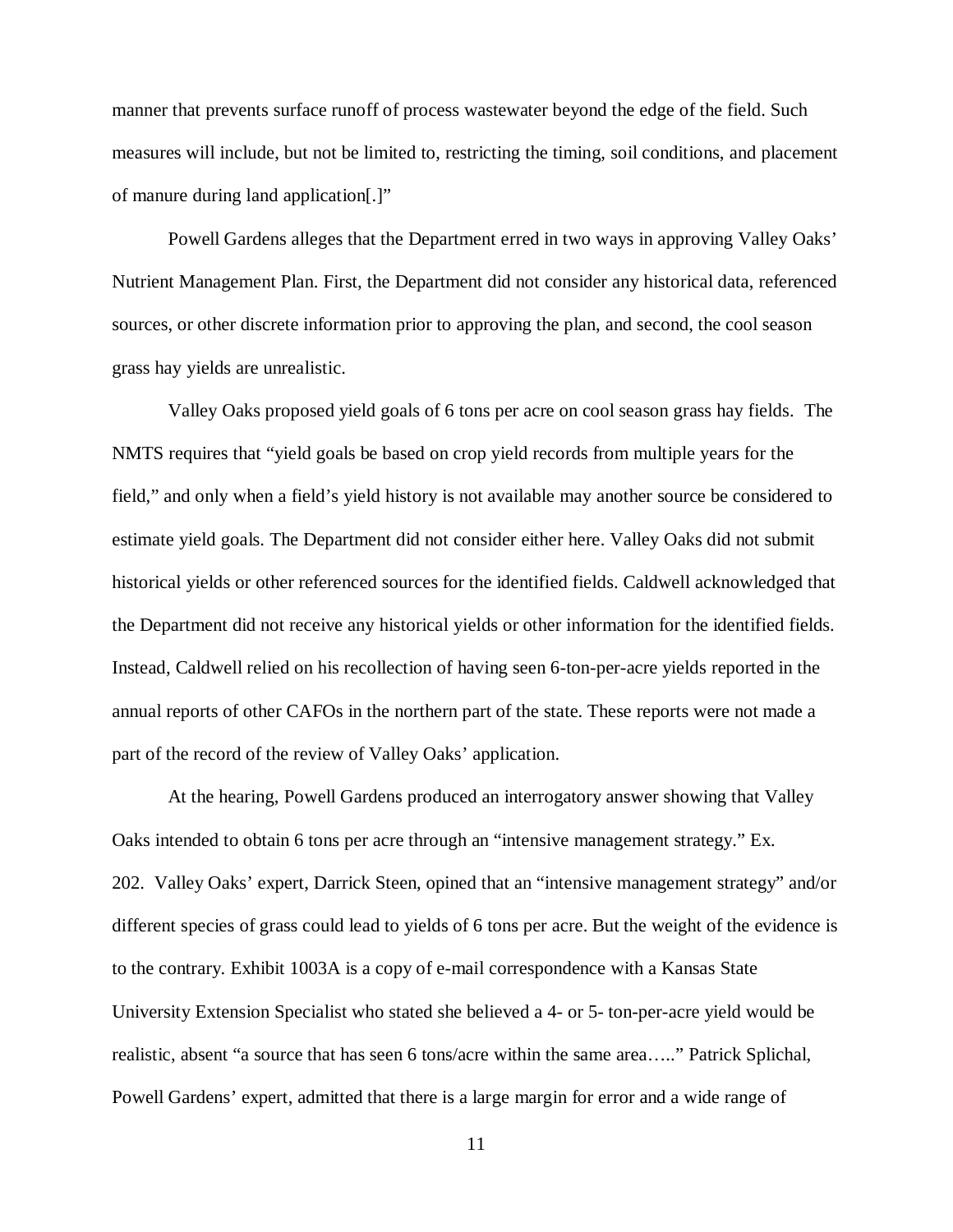factors that vary widely in determining a yield goal, such as soil, rainfall, variety of fescue, the presence of other species, and grazing management. But the average cool season grass hay yields in Johnson County, Missouri (as reported by the University of Missouri), ranged from 1.95 tons per acre to 2.20 tons per acre for 2015, 2016 and 2017.

Given the ready availability of data – even assuming that none was available specific to the proposed application fields – we conclude that Valley Oaks' application was deficient in that it failed to provide realistic crop yield goals as part of its Nutrient Management Plan. The Department approved the permit based solely on Caldwell's recollection of having seen anecdotal instances of yields reported in the range of Valley Oaks' submitted figures. The Department failed in its burden to prove that the yield goals it approved – 6 tons per acre for cool season grass hay – are realistic as required by 10 CSR 20-6.300(3)(G)2.A.

## Count II – Manure Storage

Powell Gardens alleges that the Department failed to ensure that Valley Oaks has the minimum required manure storage on site. 10 CSR 20-8.300(5)B.1 recommends that CAFOs have at least 365 days of manure storage on site. 10 CSR 20-8.300(5)B.2 requires, at a minimum, the "design storage period for liquid manure, solid manure, and dry process waste to be land applied is one hundred eighty (180) days."

Powell Gardens expert, Dr. John M. Sweeten, essentially worked backward from the permitting documents to find the assumptions upon which Valley Oaks' manure storage calculations were based. He drew two conclusions. First, he found that the amount of bedding to be used in the confinement barns was insufficient to absorb enough moisture to allow for proper handling of the manure and urine stored in the confinement barns. He opined that the mixture would be more liquid than solid, presenting problems with containment and leakage from the barns, and in handling it with heavy equipment to remove it from the barns. Second, in order to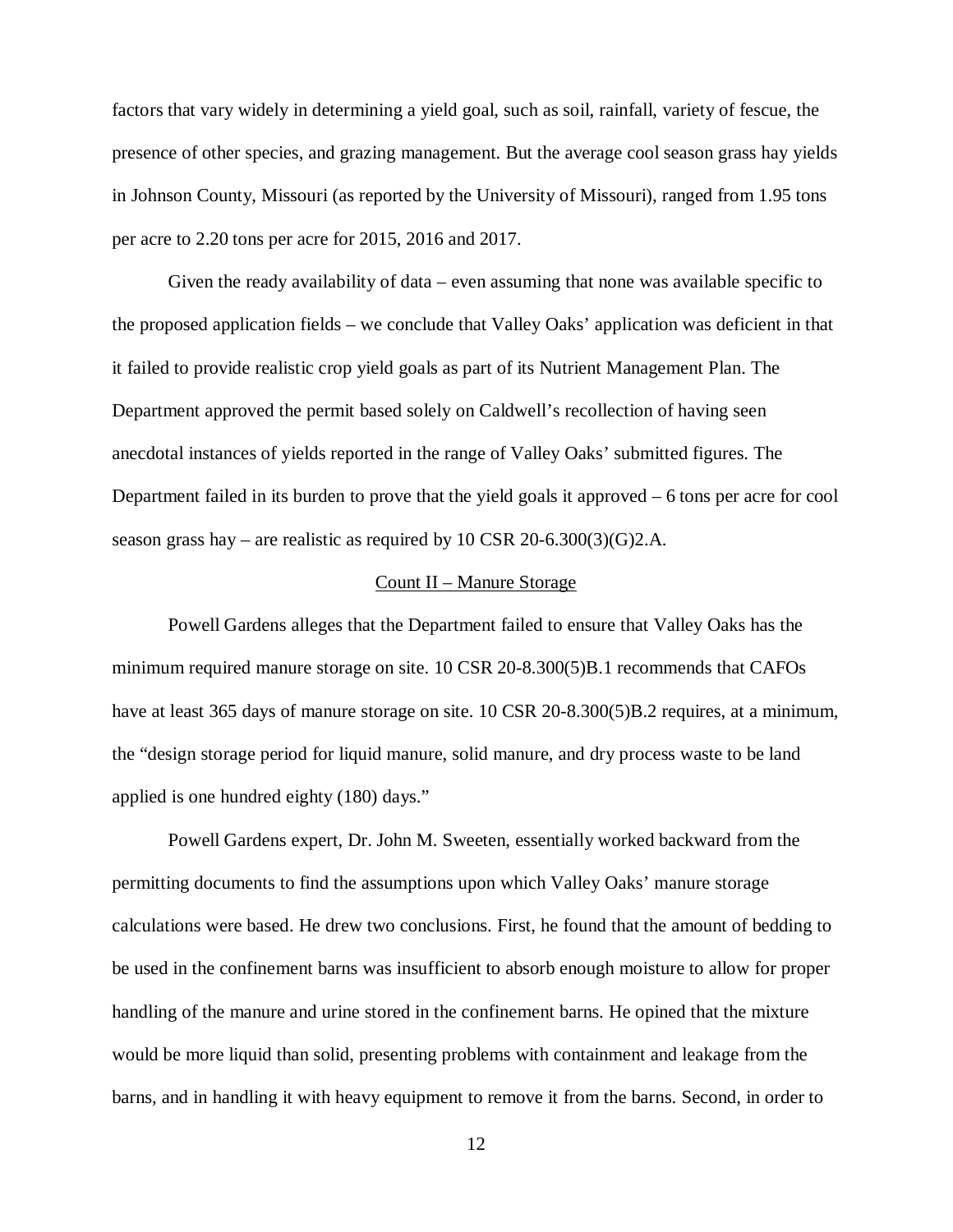reach a minimum of 180 days' storage, the waste would have to be stacked to the very top of the stem walls of the confinement barns, covering the animals' source of fresh drinking water and allowing waste to spill over the walls.

Pursuant to  $10 \text{ CSR } 20-6.300(1)(A)11$ ., dry process waste is defined as:

A process waste mixture which may include manure, litter, or compost (including bedding, compost, mortality by-products, or other raw materials which is commingled with manure) and has less than seventy-five percent (75%) moisture content and does not contain any free draining liquids[.]

Valley Oaks' calculations are based upon 17 pounds of bedding per 100 pounds of waste, resulting in 80% moisture content. According to Sweeten's calculations, in order to meet the regulatory requirement of 75% moisture content, 25 pounds of bedding per 100 pounds of waste are necessary. Using Valley Oaks' formula, Sweeten calculated that 4.72 million cubic feet of manure plus bedding will need to be stored rather than the 3.87 million cubic feet used by Valley Oaks to justify its storage capacity, an increase of approximately 22%. Given Valley Oaks' maximum storage volume from Exhibit B, 857 of 1,179,210 cubic feet, Sweeten calculated 152 days' storage capacity.

Valley Oaks argues that 10 CSR 20-8.300(5)B.2 only requires a CAFO facility to be designed to have 180 days of storage for manure that will be land applied by the CAFO itself, not all the manure generated by the CAFO, e.g. waste exported and land applied by third parties. The calculations for the Valley Oaks CAFO include all manure to be generated even though the Valley Oaks CAFO only will land apply 70% of it. This argument ignores the very next subsection of the regulation, which provides:

3. Solid manure and dry process waste to be sold or used as bedding shall have a minimum design storage period of ninety (90) days unless justification is given for a shorter time period.

All dry process waste, whether land applied by the CAFO operation or sold, must be accounted for in the storage calculations. Valley Oaks chose to make its calculations, under an engineer's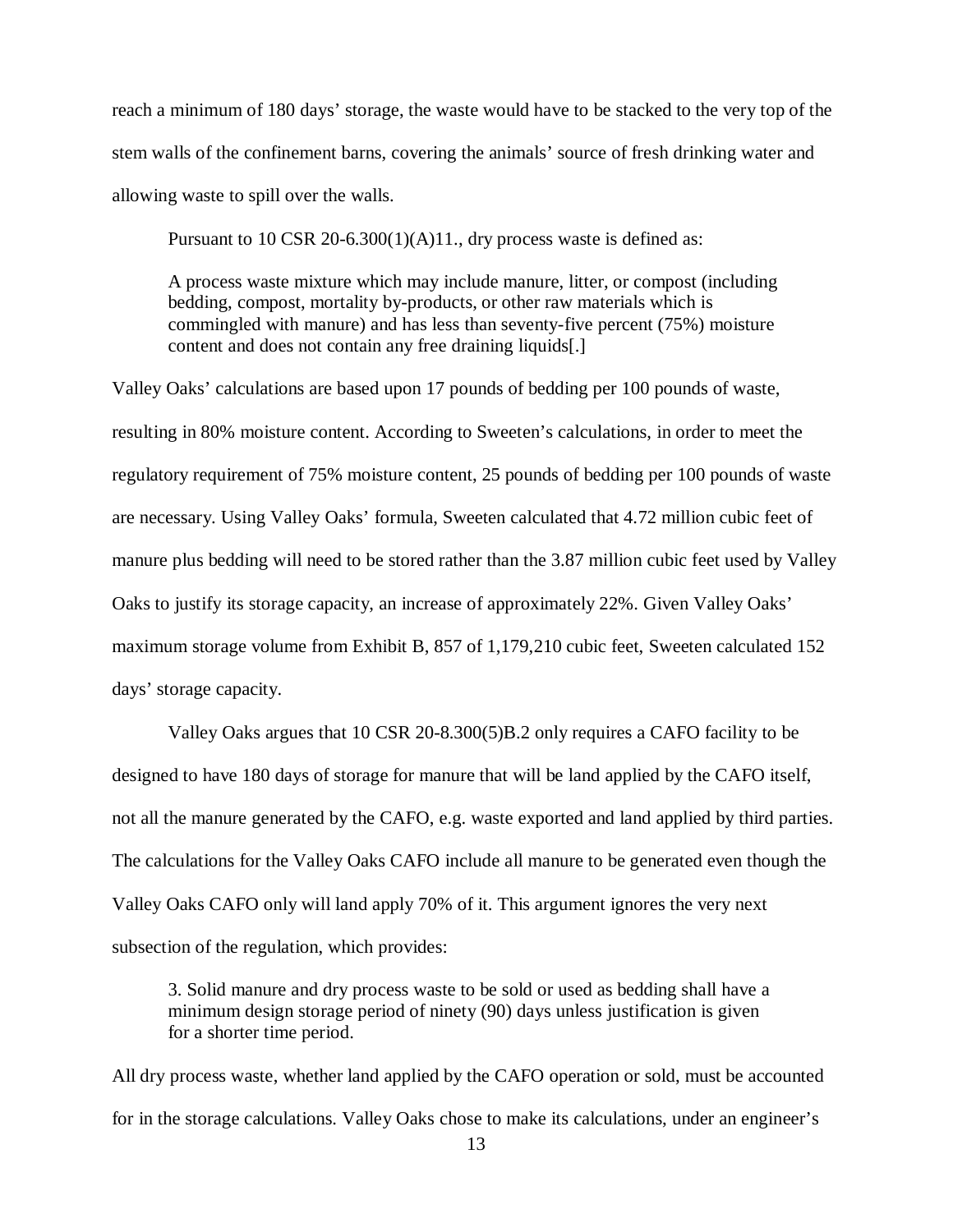seal, using 180 days' storage as its benchmark. In doing so, it misapplied the definition of "process waste." No alternate calculation accounting for 180 days' storage for 70% and 90 days' storage for 30% of its waste was before the Department when it approved the permit, and none is in the record here. Although Valley Oaks' expert, Steen, made calculations using the regulatory requirement of 75% to arrive at more than 180 days' storage, he used a lower weight for the cattle in production. This departure from the professional engineer's assumption is not justified because no law or regulation mandates a particular weight per cow. The engineer's assumptions were reasonable in this regard. We conclude that the Department's decision to issue the permit was unlawful because Valley Oaks used facially inaccurate moisture content assumptions in calculating its required storage capacity.

# Count III – Groundwater Monitoring

10 CSR 20-8.300(12) requires the Missouri Geological Survey to determine whether a groundwater monitoring program must be implemented at a CAFO and identified land application areas. That section states a determination will be made "by the Missouri Geological Survey on a case-by-case basis and will be based on potential to contaminate a drinking water aquifer due to soil permeability, bedrock, distance to aquifer, etc." However, § 640.710, the statute upon which the regulation is based, allows the Department to require monitoring only when, "in the determination of the division of geology and land survey, **class IA concentrated animal feeding operation lagoons** are located in hydrologically sensitive areas where the quality of groundwater may be compromised." (emphasis added.) An administrative agency may not promulgate a regulation that is broader than the authorizing statute. *See Teague v. Mo. Gaming Comm'n,* 127 S.W.3d 679, 687 (Mo. App. W.D. 2003); *Westwood Country Club v. Director of Revenue*, 6 S.W.3d 885, 887 n.2 (Mo. banc 1999) ("The regulation of course cannot be broader than the statutory language"). Valley Oaks applied for a permit as a Class IB CAFO,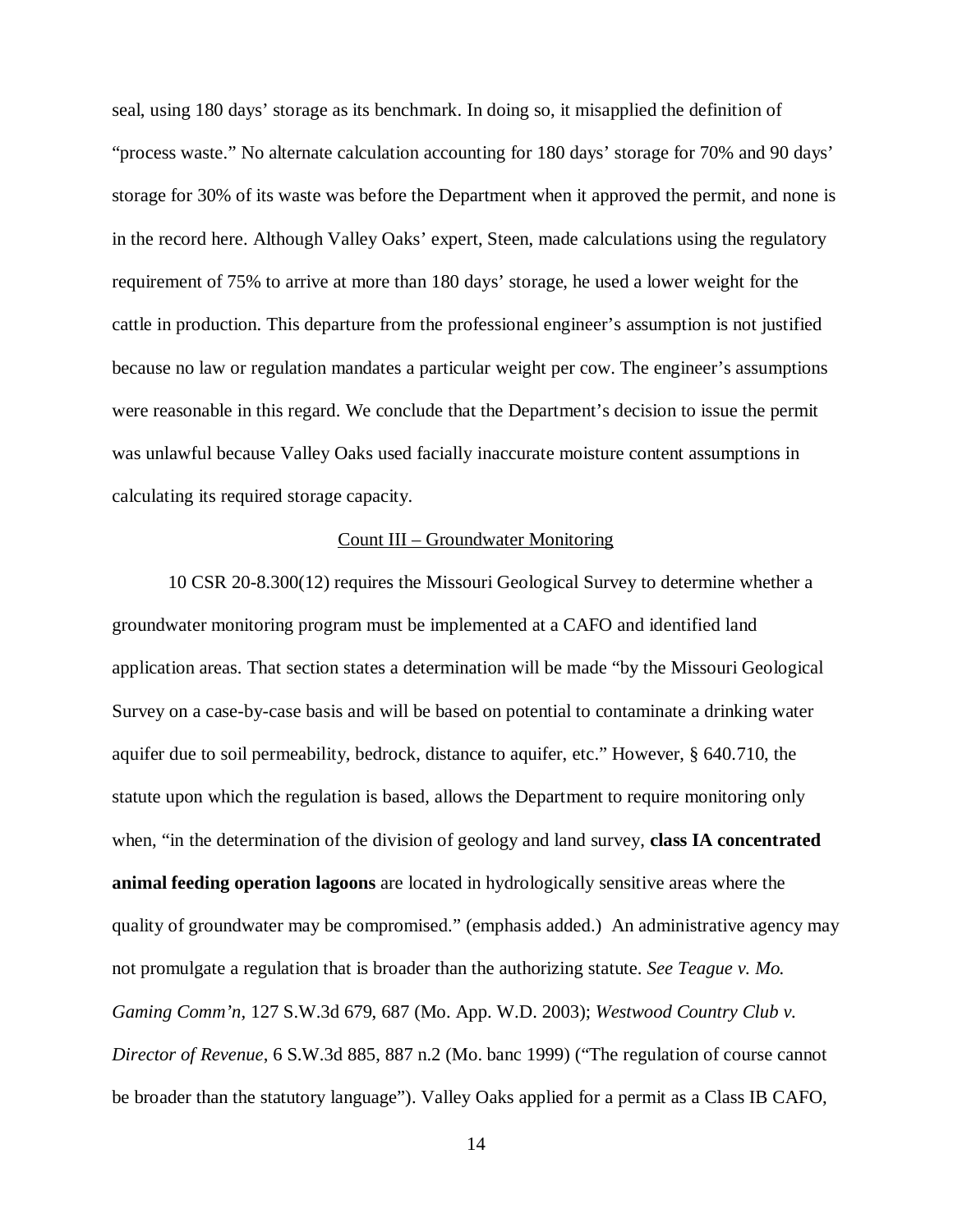and it is beyond the Department's statutory authority to apply 10 CSR 20-8.300(12) to an application in this class. A case-specific determination was therefore unnecessary, and the Department's decision to issue the permit was not unlawful on this basis.

# Count IV – Protection of Water Quality

There is an unnamed tributary to the East Branch Crawford Creek that bisects the property on which the Valley Oaks CAFO is located. Valley Oaks' original CAFO application did not identify any ponds to be constructed near the facility. During the application process, however, Valley Oaks submitted a revised site plan that proposed building two new ponds located downhill and to the east of the confinement buildings, less than 200 feet from the tributary. One of the ponds is located in a flood zone for the tributary. Powell Gardens alleges that due to the design of facility, there is a significant likelihood that rainwater will contact manure and flow into the ponds, making them process wastewater ponds subject to additional regulatory requirements.

10 CSR 20-6.300(2)(E) provides:

1. The Department will not examine the adequacy or efficiency of the structural, mechanical, or electrical components of the waste management systems, only adherence to rules and regulations. The issuance of permits will not include approval of such features.

The Valley Oaks application has the required seal and signature of an engineer, and his statement indicating the project was designed in accordance with 10 CSR 20-8.300 as a no-discharge facility. No evidence suggests the ponds are intended to store process wastewater. And although there may be a significant likelihood of some spillage into the ponds, this is an operational concern, not a permitting concern. The Department is not permitted to inquire further into the design. 10 CSR 20-6.300(2)(E). We conclude that the Department's decision to issue the permit was not unlawful on this basis.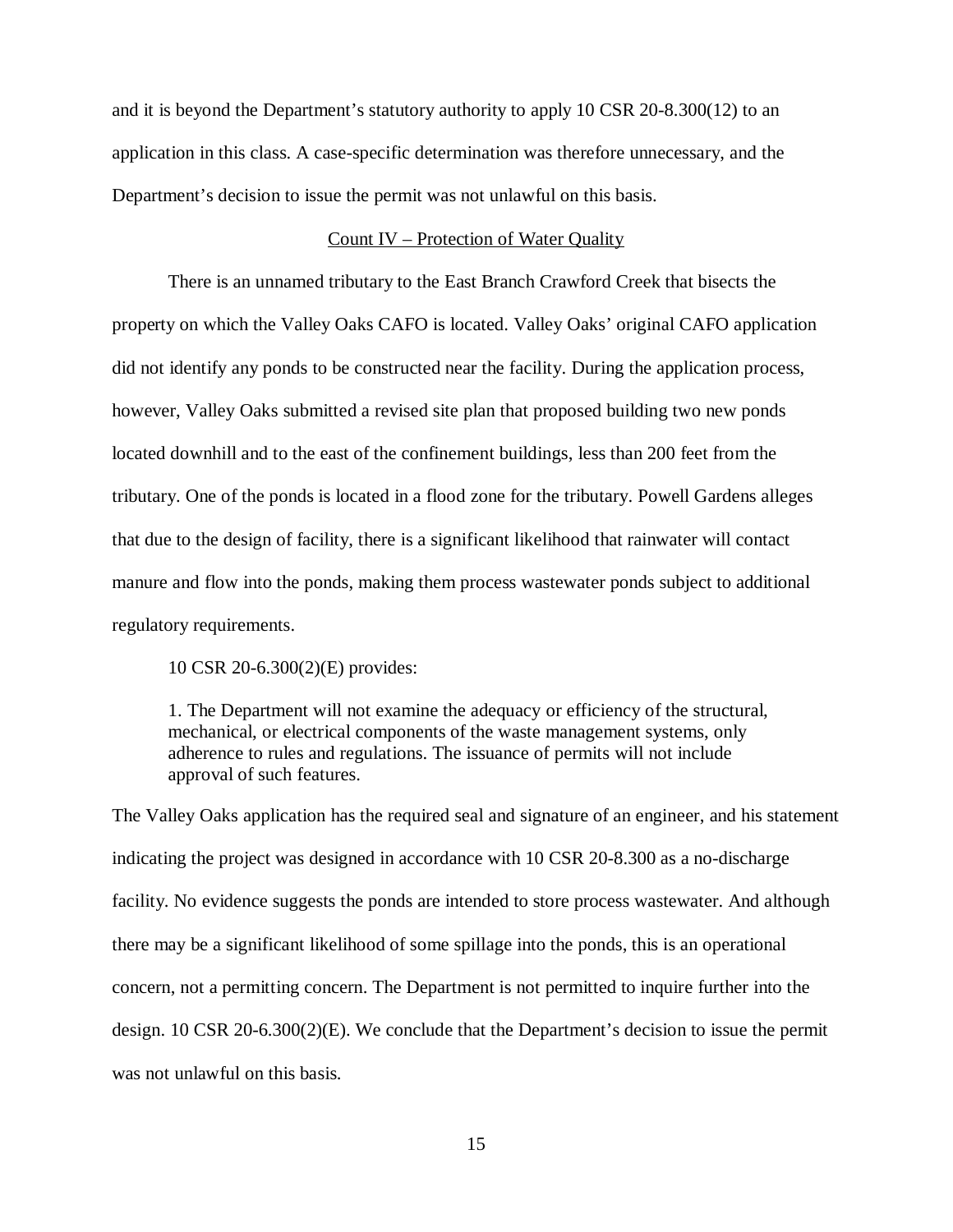# Count V – Neighbor Notice

10 CSR 20-6.300(3)(C) requires that certain neighbors be notified of a proposed CAFO,

and makes this neighbor notice a prerequisite to filing a permit application with the Department:

1. Prior to filing an application for an operating permit with the Department for a new or expanding Class I concentrated animal feeding operation, the following information shall be provided by way of a letter to all the parties listed in paragraph  $(3)(C)2$  of this section:

A. The number of animals designed for the operation;

B. A brief summary of the waste handling plan and general layout of the operation;

C. The location and number of acres of the operation;

D. Name, address, and telephone number of registered agent or owner;

E. Notice that the Department will accept written comments for a thirty- (30-) day period. The Department will accept written comments from the public for thirty (30) days after receipt of the operating permit application; and

F. The address of the Department office receiving comments.

2. The neighbor notice shall be provided to the following:

A. The Department's Water Protection Program;

B. The county governing body; and

C. All adjoining owners of property located within one and one-half (1 1/2) times the buffer distances specified in subsection (3)(B). Distances are to be measured from the nearest animal confinement building or wastewater storage structure to the adjoining property line.

3. The operating permit applicant shall submit to the Department proof the above notification has been sent. An acceptable form of proof includes copies of mail delivery confirmation receipts, return receipts, or other similar documentation.

*See also* § 640.715.

Twenty-four delivery confirmation receipts, as well as a copy of the notice, were

provided to the Department in connection with Valley Oaks' permit application. All 24 receipts

were stamped as received for certified mailing by the postal service on January 30, 2018. The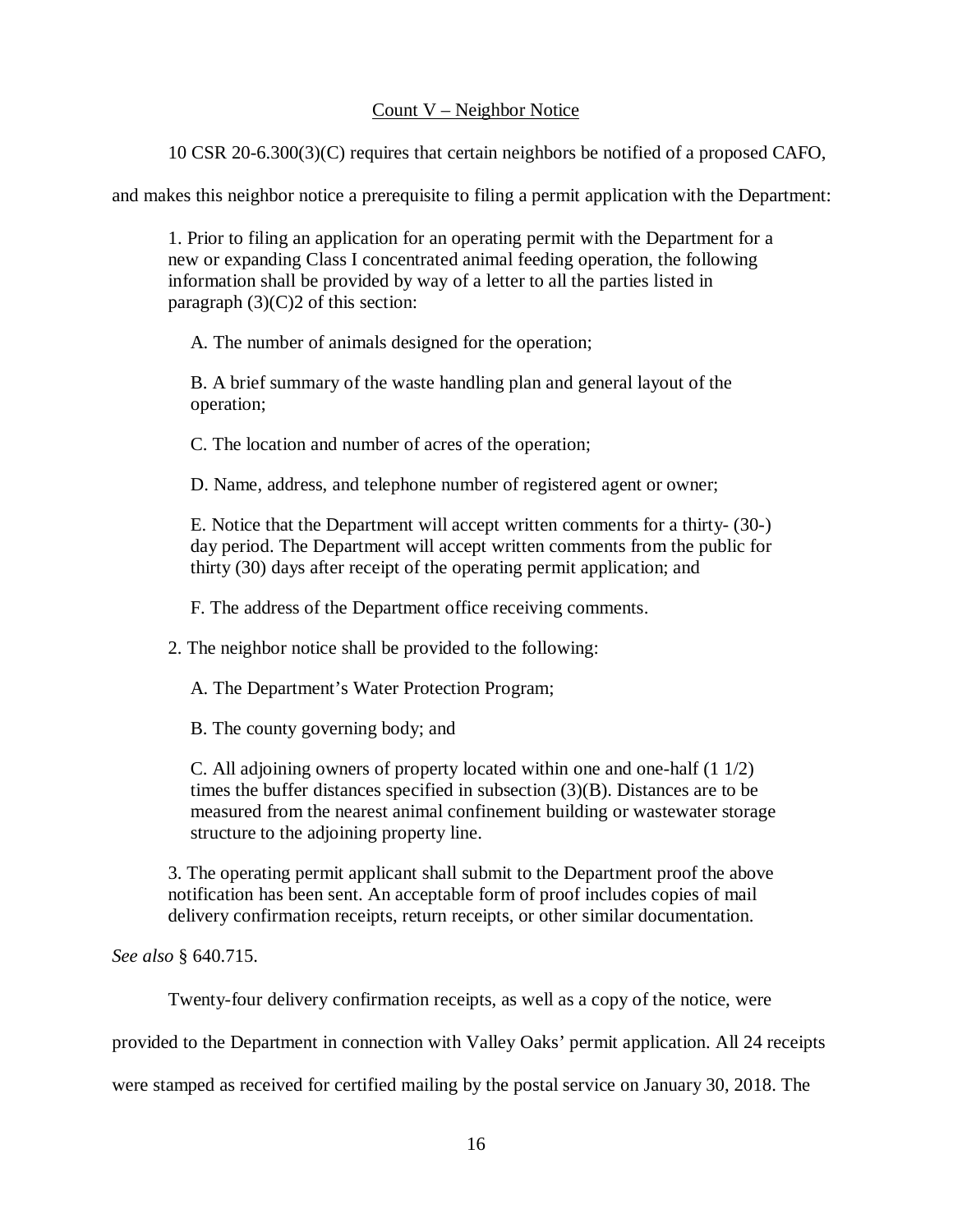notice itself was dated January 30, 2018. The permit application that was reviewed and ultimately approved by the Department was filed by Valley Oaks on December 19, 2017. Caldwell testified on cross examination that neighbor notices are required to be provided prior to the submission of a permit application. The Department did not offer excuse, justification or authority for waiving this requirement. Darrick Steen, a former employee of the Department, testified that in his experience, if there had been residences that did not receive a neighbor notice during his tenure, the Department would have called that to the applicant's attention and allowed the error to be corrected. He did not offer an opinion as to what he thought should happen where, as here, the applicant skipped over the process entirely.

The timelines for review of permit applications set forth by the legislature in § 644.051 mandate a speedy process. We conclude that providing the required neighbor notices before, rather than during, the Department's review is essential to preserving the balance between the legislature's desire that the Department issue a timely and definitive decision and its mandate for a meaningful public participation process. Because Valley Oaks submitted its application before providing the required neighbor notices, the permit was issued unlawfully.

#### Count VI – Continuing Authority

 Counts I and VIII of Powell Gardens' second amended complaint allege that in its application, Valley Oaks failed to furnish proof that a "permanent organization exists which will serve as the continuing authority for the operation, maintenance, and modernization of the facility for which the application [was] made" as is required by 10 CSR 20-6.010(3)(A). In *In the Matter of Trenton Farms Re, LLC v. Missouri Dep't of Natural Resources*, the Court of Appeals provided guidance as to what this regulation requires, which is simply to identify the entity that will serve the function. 504 S.W.3d 157, 166 (Mo. App. W.D. 2016). Valley Oaks failed in this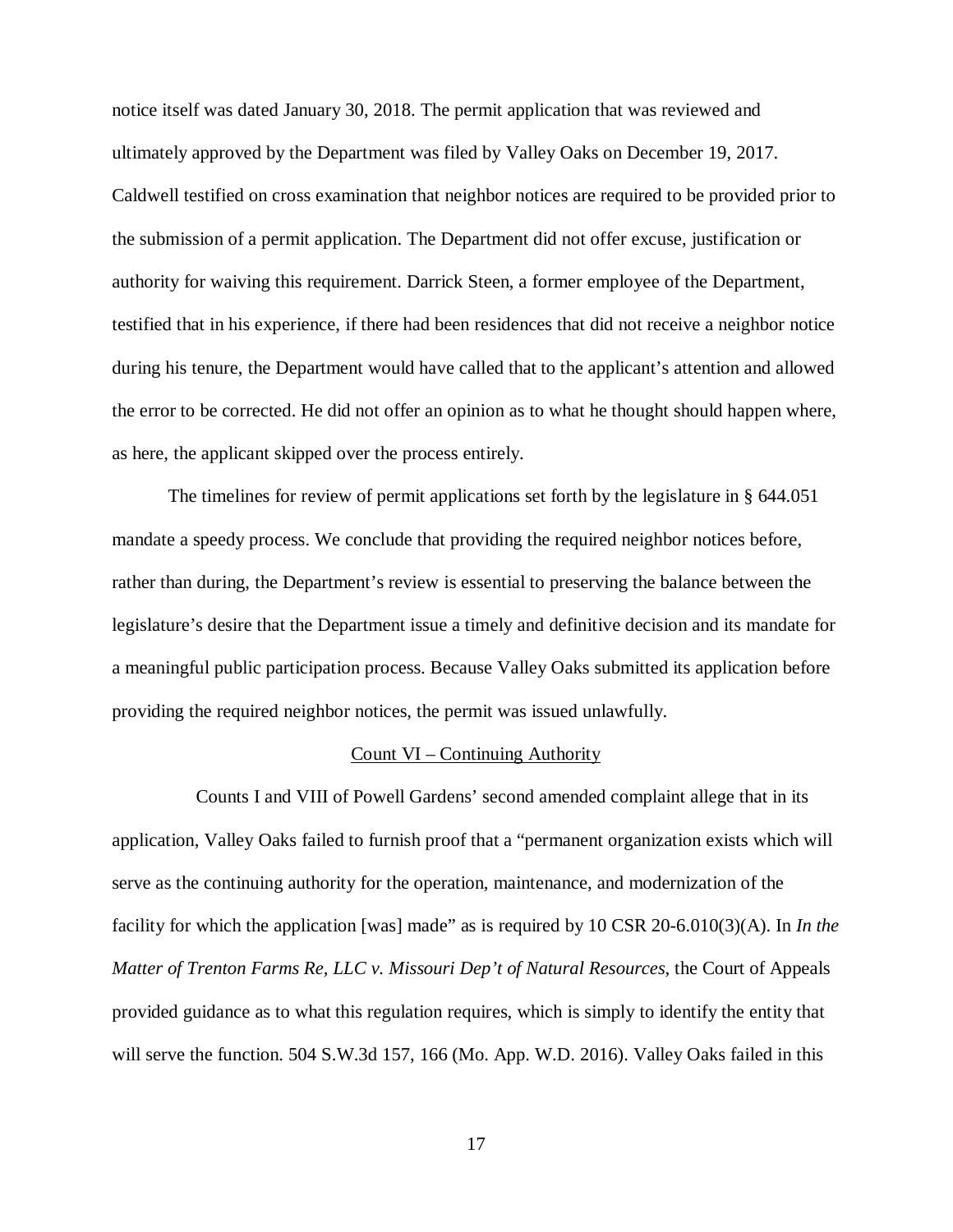simple task, and the Department failed to ask it to correct the mistake pursuant to 10 CSR 20- 6.300.

In his testimony, Caldwell explained that in his review process, he used the search function of the Secretary of State's web site to look for the named entity, Country Club Homes, LLC, and found among the results "Countryclub Homes, LLC." Because this entity was affiliated with David Ward, the signatory to the application, Caldwell assumed this was the correct entity and that it was adequately identified. But the law does not allow for such an assumption. Section 347.020 requires that the name of an LLC "must be distinguishable upon the records of the secretary from the name of any corporation, limited liability company [or other registered business entity]." In other words, a difference of one word – or one space – distinguishes one entity from another. *See, Shipley v. Cates*, 200 S.W.3d 529, 538 (Mo. banc 2006). The statute further provides that an LLC's name, as set forth in its articles of organization, "shall be the name under which the limited liability company transacts business in this state unless [it registers another name as a fictitious name]." In other words, spelling counts.

The entity identified in the application to serve the function of the continuing authority simply did not exist in the records of the Secretary of State. Caldwell's discovery of a similarly named entity is of no import, because he did not have the authority to change or make corrections to the application. The correct course of action would have been to call attention to the mistake to the applicant or its engineer. *See*, 10 CSR 20-6.300(2)(E)4. Instead, the Department granted a permit based on a deficient application. Compounding the error, the permit issued by the Department on June 15, 2018 was issued in the name of "County Club Homes, LLC," a name so obviously wrong that none of the parties bothered to submit evidence as to whether an entity by that name exists in the records of the Secretary of State.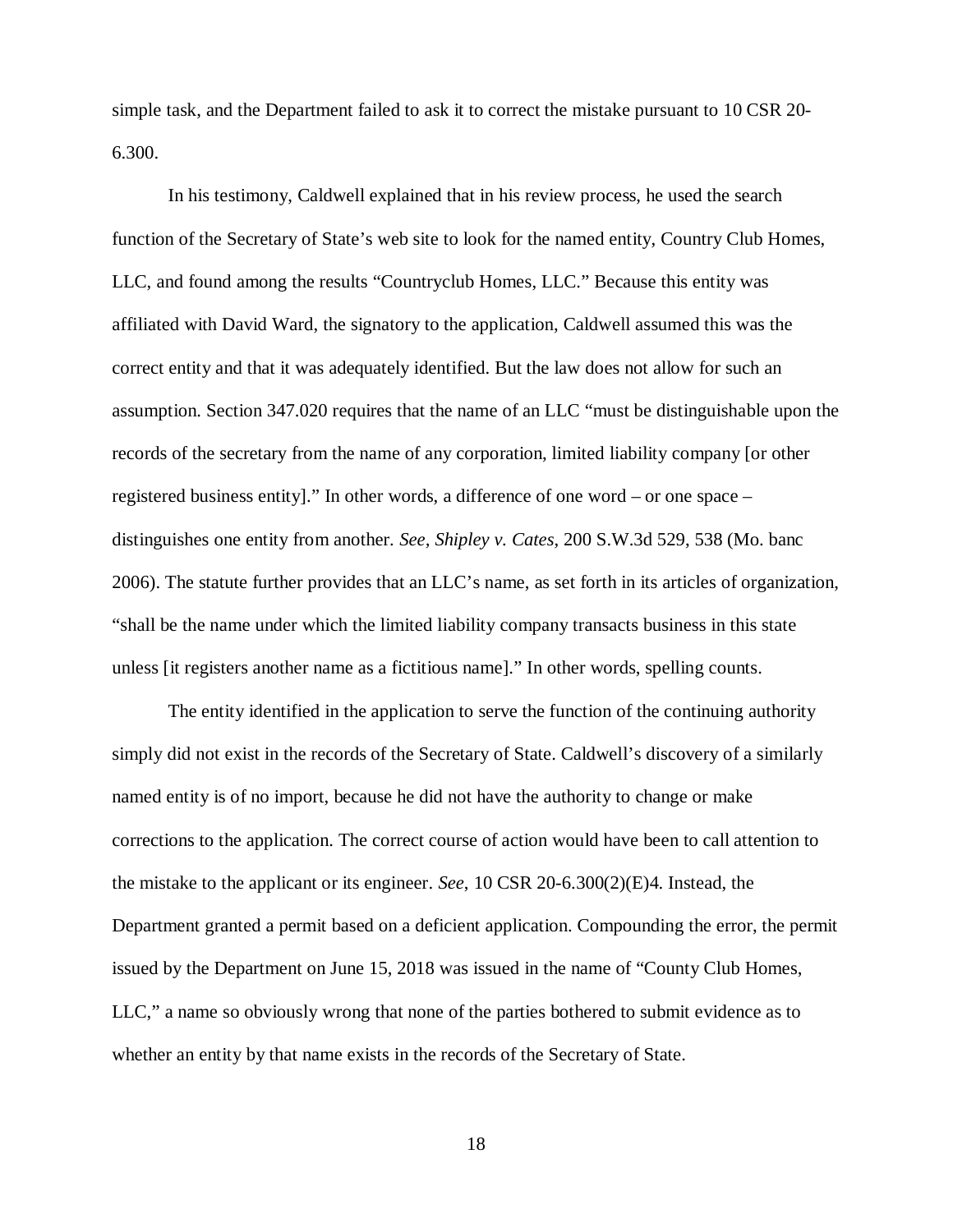During the pendency of the case before the AHC, the Department re-issued Permit MOG010872 to "Valley Oaks Real Estate, LLC" as owner and continuing authority. The AHC permitted Powell Gardens to amend its complaint to address this change is circumstance. Powell Gardens argues that the rule authorizing such a transfer requires "an application to transfer signed by the existing owner and/or continuing authority and the new owner and/or continuing authority." 10 CSR 20-6.010(11)(A). For the Department, Caldwell testified at the hearing that if the Department discovers a typographical error, then it has the option of an "internal modification." Tr. at 145-46. Authority for such a modification may be found in § 644.052.8. This section refers to "name changes, address changes, or other nonsubstantive changes to the operating permit," and prescribes a fee. But even assuming that Valley Oaks intended to apply for the permit in the name of Countryclub Homes, LLC, the change made by the Department is neither a name change nor nonsubstantive. "Country Club Homes, LLC," a non-existent entity, is listed as both owner and continuing authority on the Form W application. The permit issued on August 9, 2018 was issued to "Valley Oaks Real Estate, LLC," a completely different entity. We agree with Powell Gardens that this was a purported transfer of the permit, and because no one can sign for a non-existent entity, the transfer was ineffective. In any case, for the reasons stated here and below, we have found that the permit was issued unlawfully, and the transfer of a void instrument to a new owner cannot revive it.

#### **Summary**

The AHC recommends that the Missouri Clean Water Commission reverse the Department's decision to issue Permit No. MOG010872 because the applicant failed to provide realistic yield goals for the fields it identified for land application of manure in violation of 10 CSR 20-6.300(3)(G)2.A; failed to provide for adequate storage by misapplying the definition of dry process waste in violation of 10 CSR 20-6.300(1)(A)11 and 10 CSR 20-8.300(5)B.2; failed